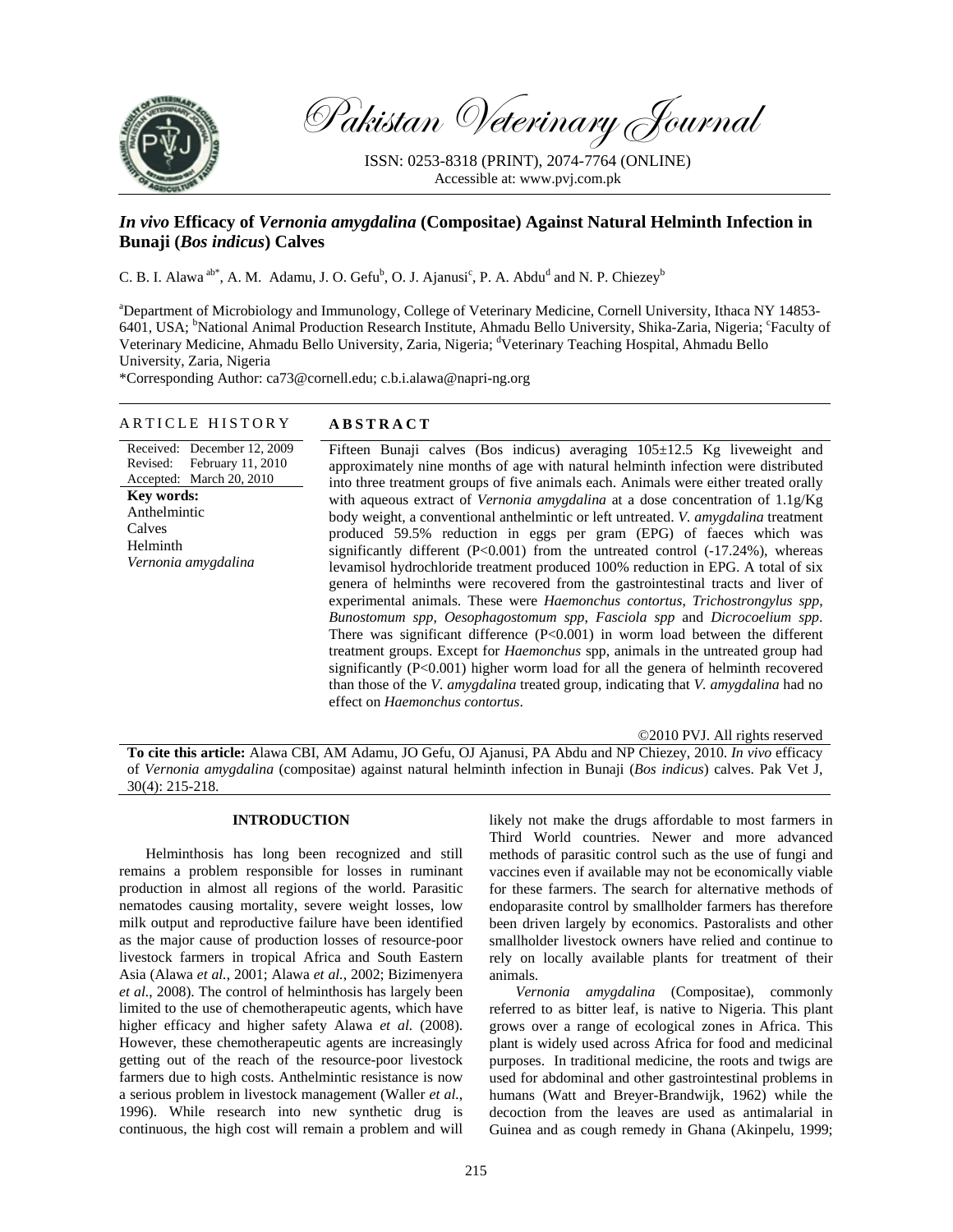Masaba, 2000). *Vernonia amygdalina* is also widely described by livestock farmers as a choice antihelmintic (Alawa *et al*., 2008).

Improving ruminant production through control of helminthosis can contribute significantly towards solving the problem of marginal or resource-poor farmers, thereby helping to alleviate poverty and consequently enhancing livelihood (Sujon *et al*., 2008). We therefore set out to validate farmer's response about the use of *V. amygdalina* as an anthelmintic in calves in an earlier report (Alawa *et al*., 2008) following exactly the procedure described by the farmers.

# **MATERIALS AND METHODS**

## **Preparation of plant extracts**

Fresh leaves of *V. amygdalina* were obtained from farms around Zaria (Longitude  $8^{\circ}$  31' 0" and Latitude 11<sup>°</sup> 59' 47"), Nigeria and identified by taxonomist of the Department of Biological Sciences, Ahmadu Bello University, Zaria, Nigeria. The voucher specimen No. 900675 is deposited in the herbarium of the Department of Biological Sciences, Ahmadu Bello University, Zaria, Nigeria. Fresh leaves (120g) were crushed, mixed with 100mL of water and sieved to obtain the drenching material for each animal. The method and dosage was based on farmers practice (Alawa *et al.*, 2008).

#### **Experimental animals**

Fifteen Bunaji calves averaging 105±12.5Kg liveweight and approximately nine months of age with natural helminth infection were distributed into three treatment groups of five animals each by blocking based on live weight and fecal egg count taken prior to commencement of trial. All animals were housed on concrete-floored pens and fed cured, cut and carry forage supplemented with concentrate 500g (cotton seed cakes and maize offal). Mineral lick and water was given *ad libitum*.

## **Treatment protocol/clinical trials**

Animals in group 1 were treated with *V. amygdalina* 1.1g/Kg body weight, group 2 animals were left untreated (untreated control) and group 3 animals were treated with Levamisol hydrochloride. The plant extract was drenched with a stomach tube to group 1 animals once daily (morning) for six consecutive days, while group 3 animals were drenched with Levamisol hydrochloride once at the commencement of the trial.

Animals in all treated groups were closely observed for signs of toxicity or otherwise following treatment for 12 days. No adverse effects were physically observable throughout the duration of treatment.

#### **Fecal egg count**

Fecal samples were collected directly from the rectum of all animals on days 0, 2, 4, 6, 8, 10, and 12 and mixed with water thoroughly until a relatively liquid suspension was obtained. This was then washed through a 100-mesh (150µm pore size) sieve and then through another 400-mesh sieve (38µm pore size) with warm water. The material left on the sieve was back-washed and transferred into a 50mL tube (10mL fecal material/tube),

the tube was filled with water. Tubes were centrifuged for 5 minutes at 3000rpm, decanted, and the sediments transferred to another set of tubes. A 5 ml volume of magnesium sulphate (1.2 specific gravity) was added to each tube, and using two applicator sticks on vortex mixer, this was mixed until a suspension was achieved. The tubes were then filled with magnesium sulphate solution and centrifuged for 5min at 3000rpm, decanted, through a 400-mesh sieve, and the retained eggs were transferred into a 50mL tube. The number of eggs in the tube was determined using McMaster method (Sloss *et al.*, 1994).

## **Necropsy**

Three animals per treatment group were slaughtered on day 12 post -treatment for total worm count. The gastrointestinal tract, liver and lungs were observed for presence of helminths. Also, the abomasal contents were collected and the walls of the abomasums washed with water. These washings and the contents of the large bowel were combined and washed through sieves of appropriate aperture for worm counts according to the procedure of MAFF (1986). The worms were identified based on their predilection site in the gastrointestinal tract and morphological characteristics such as size, presence or absence of sheath, length of buccal capsule, structure of tail, position of the gential primordium (Bowman, 2009). Percent reduction in fecal egg count was computed by the following formula:

% Reduction =  $MeanEPG on day 0 - mean EPG on day 12 \times 100$ Mean EPG on day 0

## **Percent efficacy**

Percent efficacy of *V. amygdalina* and Levamisol hydrochloride® were calculated as follow (Arundel, 1985).

% Efficiency = 
$$
\frac{N - n}{N}
$$
 x 100, where

N= Mean number of helminths in control (untreated) animals

n = Mean number of helminths in treated animals.

#### **Statistical analysis**

The daily egg count of each animal was transformed, by replacing the actual count x, by log 10  $(x+1)$ . The major effect of the transformation was to stabilize the variance and compensate for the zero counts (Snedecor and Cochran, 1969). The differences between means of the transformed egg counts for the different groups were examined vide analysis of variance with General linear model (GLM) of the SAS statistical package (SAS, 1987).

#### **RESULTS**

The mean eggs per gram of feces (EPG) of the animals of three groups pre- and post-treatment are presented in Table 1. There were significant differences (P<0.001) in the EPG between the treatments. At the end of the study, Untreated animals had significantly (P<0.001) higher overall mean egg counts than the *V. amygdalina-*treated animals. The *V. amygdalina* treated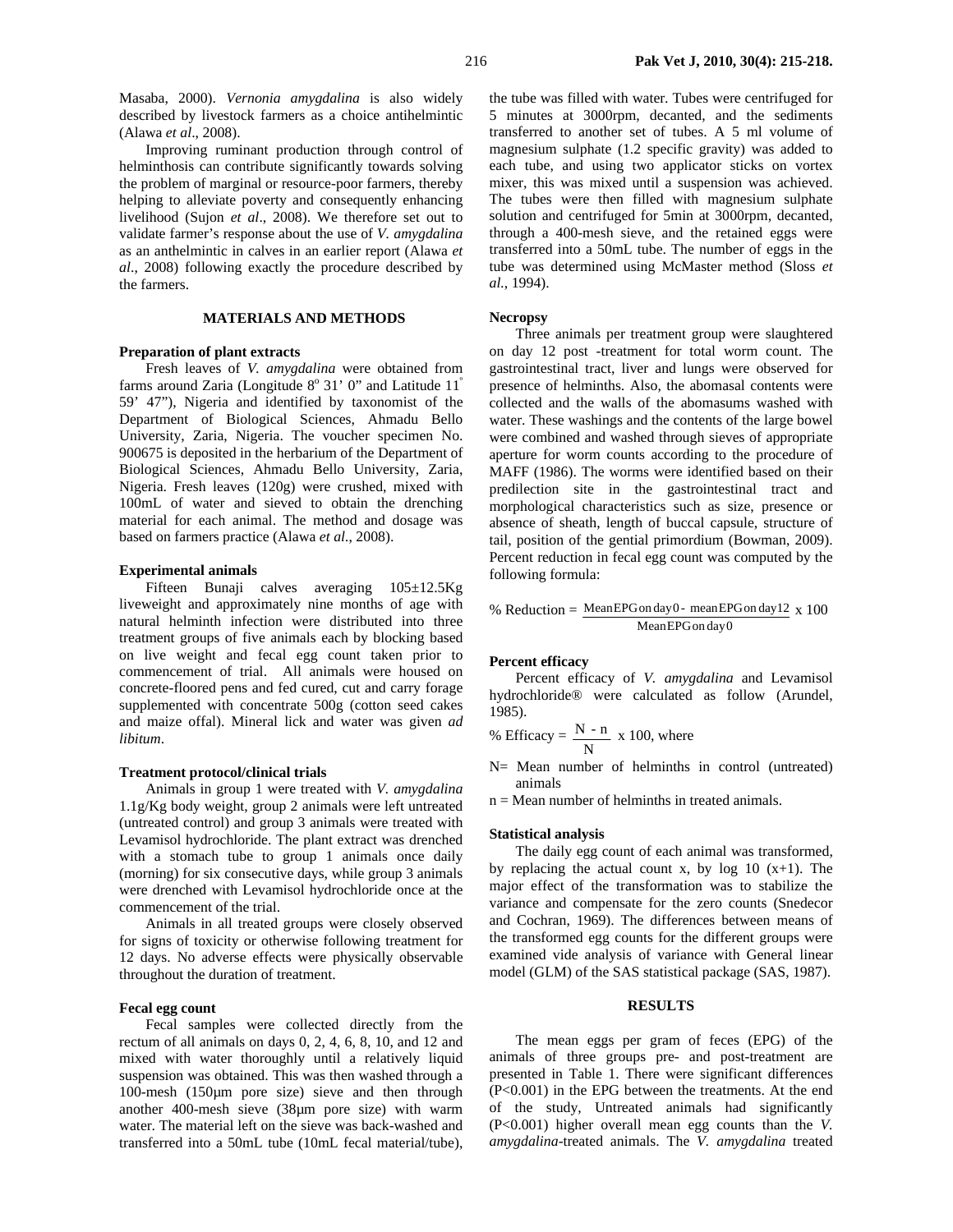calves had significantly  $(P<0.001)$  higher egg counts than the Levamisol treated calves. The percent reduction in EPG is also presented on Table 1. *V. amygdalina*  treatment produced 59.50% reduction in EPG which was significantly different (P<0.001) from the untreated control group which showed 17.24% increase in EPG compared to the value before treatment. Levamisol hydrochloride treatment resulted in 100% reduction in EPG.

The mean worm load of the animals in the three groups is presented in Table 2. A total of six species of helminths were recovered from the gastrointestinal tracts of experimental animals. These were *Haemonchus spp*, *Trichostrongylus spp*, *Bunostomum spp*, *Oesophagostomum spp*, *Fasciola spp* and *Dicrocoelium spp*. There was significant difference  $(P<0.001)$  in worm load between the different treatment groups. Except for *Haemonchus spp*, animals in the untreated group had significantly (P<0.001) higher worm load for all the species of helminth recovered than the *V. amygdalina* treated group indicating that *V. amygdalina* had no effect on *Haemonchus spp*. No parasites were seen in the faces of calves treated with levamisol.

## **DISCUSSION**

This trial concentrated on evaluating *V. amygdalina* for the treatment of natural helminth infection using the method of treatment described by livestock farmers in the area. The dosage and extraction method (water) were based on farmers practices. However, water extraction naturally set some limitations to the type and amount of compounds that can be extracted due to its polarity (Eloff, 1998).

The results of this trial demonstrate that *V. amygdalina* has some therapeutic activity against some nematodes (*Trichostrongylus axei,* and *Oesophagostumum spp*) and trematodes (*Fasciola* and *Dicrocoelium*) *V. amygdalina* efficacy against species like *Trichostrongylus colubriformis* and *Oesophagostomum* can be described as being poor, while it can be said to be very good against *Dicrocoelium* and *Fasciola spp*. This finding agrees with the report of Toyang *et al.* (1995) that *V. amyygdalina* is

widely used as a broad spectrum anthelmintic by farmers in the Republic of Cameroun. The observed inactivity of *V*. *amyygdalina* against *Haemonchus contortus* agrees with an earlier study where the plant was found to be ineffective against *Haemonchus contortus* in an *in vitro* egg hatch and fecal culture assay (Alawa *et al*., 2003). It is also possible that the dose rate used in this study was as described by farmers and it did not undergo any prior dose determination studies and may not have provided sufficient knock-down effect.

 The poor anthelmintic property of this plant extract against *Haemonchus* in this study is a disadvantage to its potential use as an anthelmintic, since Haemonchosis is a disease of economic importance in small ruminants. Several survey reports on gastrointestinal parasitism in Nigeria indicate a high incidence of *Haemonchus*  infection (Onwuliri *et al*., 1993; Nwosu *et al*., 1996). However, confirmation of effectiveness of V. amygdalina against other nematodes observed in this work needs further studies.

 According to Ketzis (1999), traditional healers and farmers often do not distinguish between different types of parasitic infections and usually assume that a particular treatment is effective against all parasites, while in reality such treatment may only be effective against selective species. Resource-poor farmers will continue to rely on herbal plants for animal health problems and so the search for potential plants as sources of newer and cheaper anthelmintics will continue.

The results of this study indicate that the crude extract of *V. amygdalina* has some anthelmintic activity against some nematodes. However, more studies such as dose dependent trials, purification and identification of the active principle should be carried out before a conclusion can be made as to the validity of this plant being a broad spectrum anthelmintic.

#### **Acknowledgements**

This work was supported by grants and facilities from the National Animal Production Research Institute (NAPRI), Ahmadu Bello University, Zaria, Nigeria and International Development Research Centre (IDRC), Canada.

| Table 1: Mean fecal EPG of V. Amygdalina treated, untreated control and Levamisol treated Bunaji calves |  |
|---------------------------------------------------------------------------------------------------------|--|
|                                                                                                         |  |

| Days post          | V. amygdalina treated | <b>Untreated control</b> | <b>Levamisol treated</b> |
|--------------------|-----------------------|--------------------------|--------------------------|
| treatment          | (Group 1)             | (Group 2)                | (Group 3)                |
| -0                 | $2828 \pm 1121$       | $1276 \pm 802$           | $296 \pm 137$            |
| 2                  | $2320 \pm 704$        | $1780 \pm 807$           | $20 + 15.5$              |
| 4                  | $2992 + 980$          | $1860 \pm 1135$          | $8.00 \pm 8.00$          |
| 6                  | $1248 + 373$          | $1700 \pm 990$           | $8.00 \pm 8.00$          |
| 8                  | $1332 \pm 546$        | $2004 \pm 1011$          | $84 \pm 46.4$            |
| 10                 | $1204 + 427$          | $1824 \pm 741$           | $16.00 \pm 9.80$         |
| 12                 | $1144 \pm 512$        | $1496 \pm 668$           | $0.00 \pm 0.00$          |
| % Reduction in EPG | 59.50%                | $-17.24*$ %              | 100\%                    |
| Mean EPG           | $1463 \pm 666$        | $1706 \pm 879a$          | $61.71 \pm 32.1c$        |

 $*$  There was an increase in egg count over day 0 values; EPG – Eggs per gram of faeces; A,b,c = value differ significantly from one another (P<0.001).